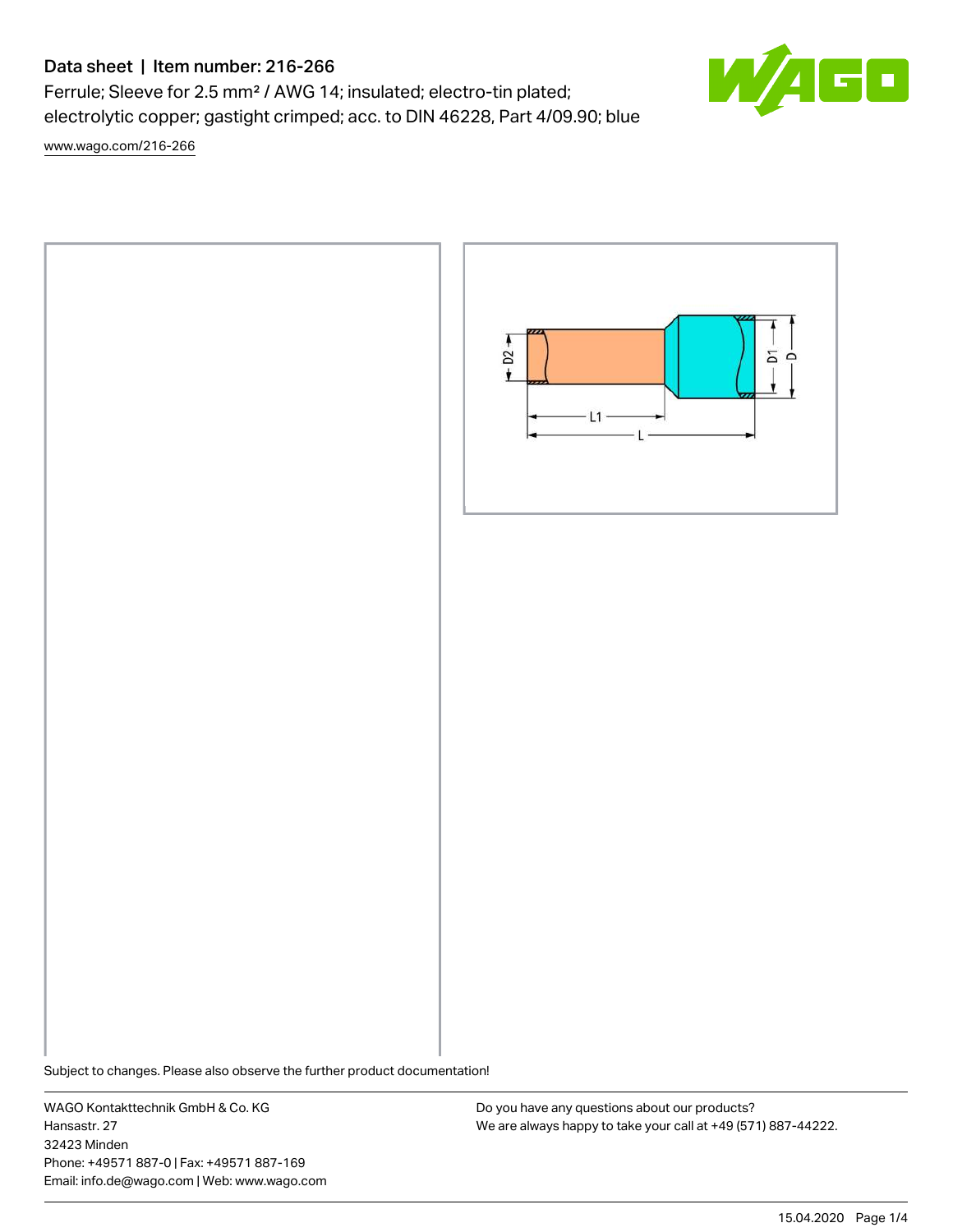



Subject to changes. Please also observe the further product documentation!

WAGO Kontakttechnik GmbH & Co. KG Hansastr. 27 32423 Minden Phone: +49571 887-0 | Fax: +49571 887-169 Email: info.de@wago.com | Web: www.wago.com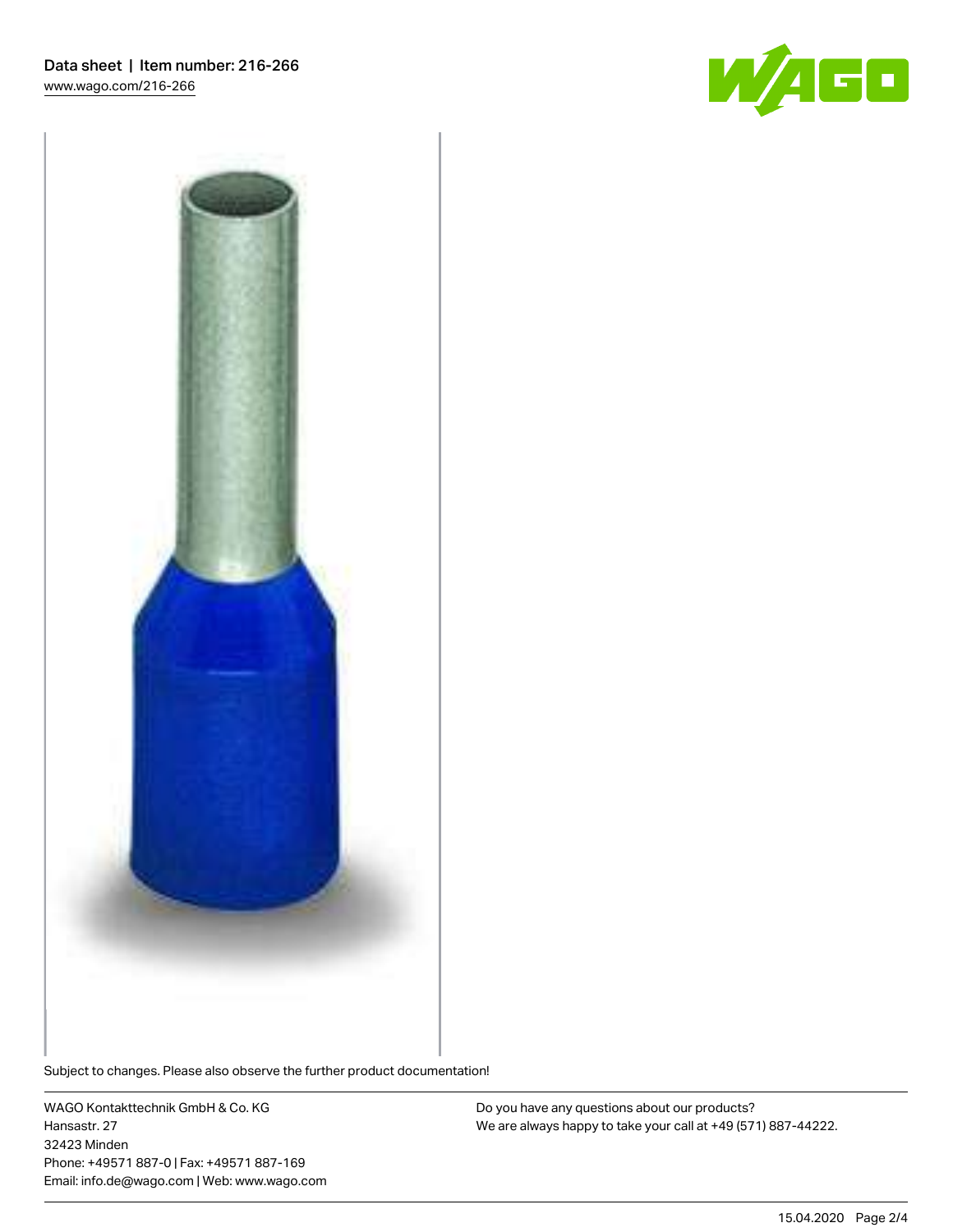

| Color: |
|--------|
|        |

## Data Technical Data

| Main product function | Ferrule               |
|-----------------------|-----------------------|
| Querschnitt Hülse AWG | 14 AWG                |
| Hülse für             | $2.5 \,\mathrm{mm}^2$ |

#### Connection data

| Strip length | 14 mm / 0.55 inch |
|--------------|-------------------|
|--------------|-------------------|

## Geometrical Data

| Length<br>and the control of the con- | $19 \,\mathrm{mm}$  |
|---------------------------------------|---------------------|
| Length 1                              | $12 \,\mathrm{mm}$  |
| Diameter                              | 4.7 mm              |
| Diameter 1                            | 4.2 mm              |
| Diameter 2                            | $2.2 \,\mathrm{mm}$ |

## Material Data

| Color     | blue       |
|-----------|------------|
| Fire load | $0.002$ MJ |
| Weight    | ب ے.ب      |

#### Commercial data

| Product Group      | 2 (Terminal Block Accessories) |  |
|--------------------|--------------------------------|--|
| Packaging type     | <b>BOX</b>                     |  |
| Country of origin  | DE                             |  |
| <b>GTIN</b>        | 4044918604314                  |  |
| Customs Tariff No. | 85369010000                    |  |

## Counterpart

.<br>Subject to changes. Please also observe the further product documentation!

WAGO Kontakttechnik GmbH & Co. KG Hansastr. 27 32423 Minden Phone: +49571 887-0 | Fax: +49571 887-169 Email: info.de@wago.com | Web: www.wago.com